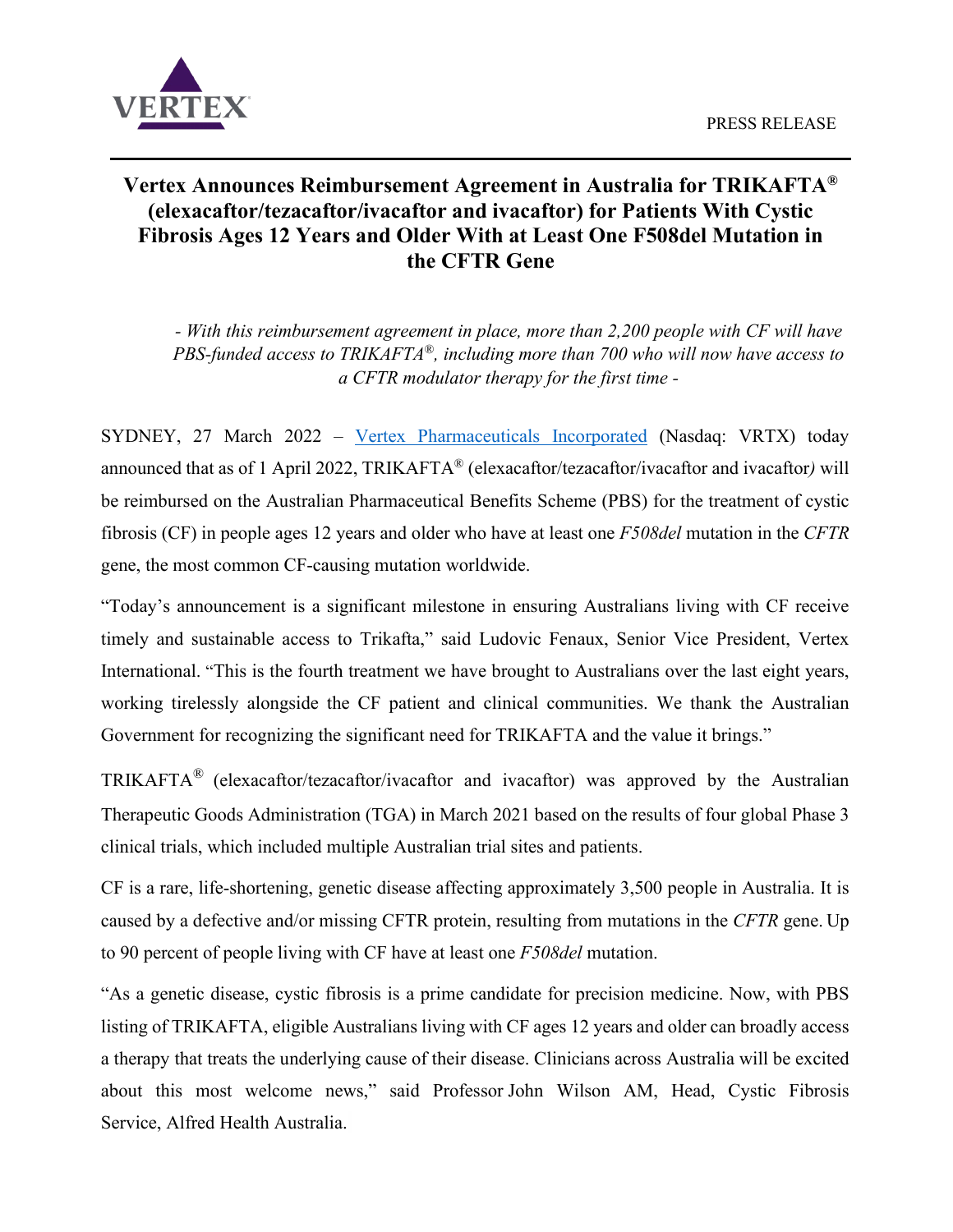

Australia now joins the list of 30 countries where the triple combination therapy is approved and reimbursed including Denmark, Finland, France, Germany, Italy, Ireland, Israel, Poland, Spain, Switzerland and the countries within the U.K.

**PBS Information:** TRIKAFTA will be available on the Pharmaceutical Benefits Scheme (PBS) from 1 April 2022.

## **About Cystic Fibrosis**

Cystic fibrosis (CF) is a rare, life-shortening genetic disease affecting more than 83,000 people globally. CF is a progressive, multi-organ disease that affects the lungs, liver, pancreas, GI tract, sinuses, sweat glands and reproductive tract. CF is caused by a defective and/or missing CFTR protein resulting from certain mutations in the *CFTR* gene. Children must inherit two defective *CFTR* genes — one from each parent — to have CF, and these mutations can be identified by a genetic test. While there are many different types of *CFTR* mutations that can cause the disease, the vast majority of people with CF have at least one *F508del* mutation. *CFTR* mutations lead to CF by causing the CFTR protein to be defective or by leading to a shortage or absence of CFTR protein at the cell surface. The defective function and/or absence of CFTR protein results in poor flow of salt and water into and out of the cells in a number of organs. In the lungs, this leads to the buildup of abnormally thick, sticky mucus, chronic lung infections and progressive lung damage that eventually leads to death for many patients. The median age of death is in the early 30s.

## **About TRIKAFTA® (elexacaftor/tezacaftor/ivacaftor and ivacaftor)**

In people with certain types of mutations in the *CFTR* gene, the CFTR protein is not processed or folded normally within the cell, and this can prevent the CFTR protein from reaching the cell surface and functioning properly. TRIKAFTA® (elexacaftor/tezacaftor/ivacaftor and ivacaftor) is an oral medicine designed to increase the quantity and function of the CFTR protein at the cell surface. Elexacaftor and tezacaftor work together to increase the amount of mature protein at the cell surface by binding to different sites on the CFTR protein. Ivacaftor, which is known as a CFTR potentiator, is designed to facilitate the ability of CFTR proteins to transport salt and water across the cell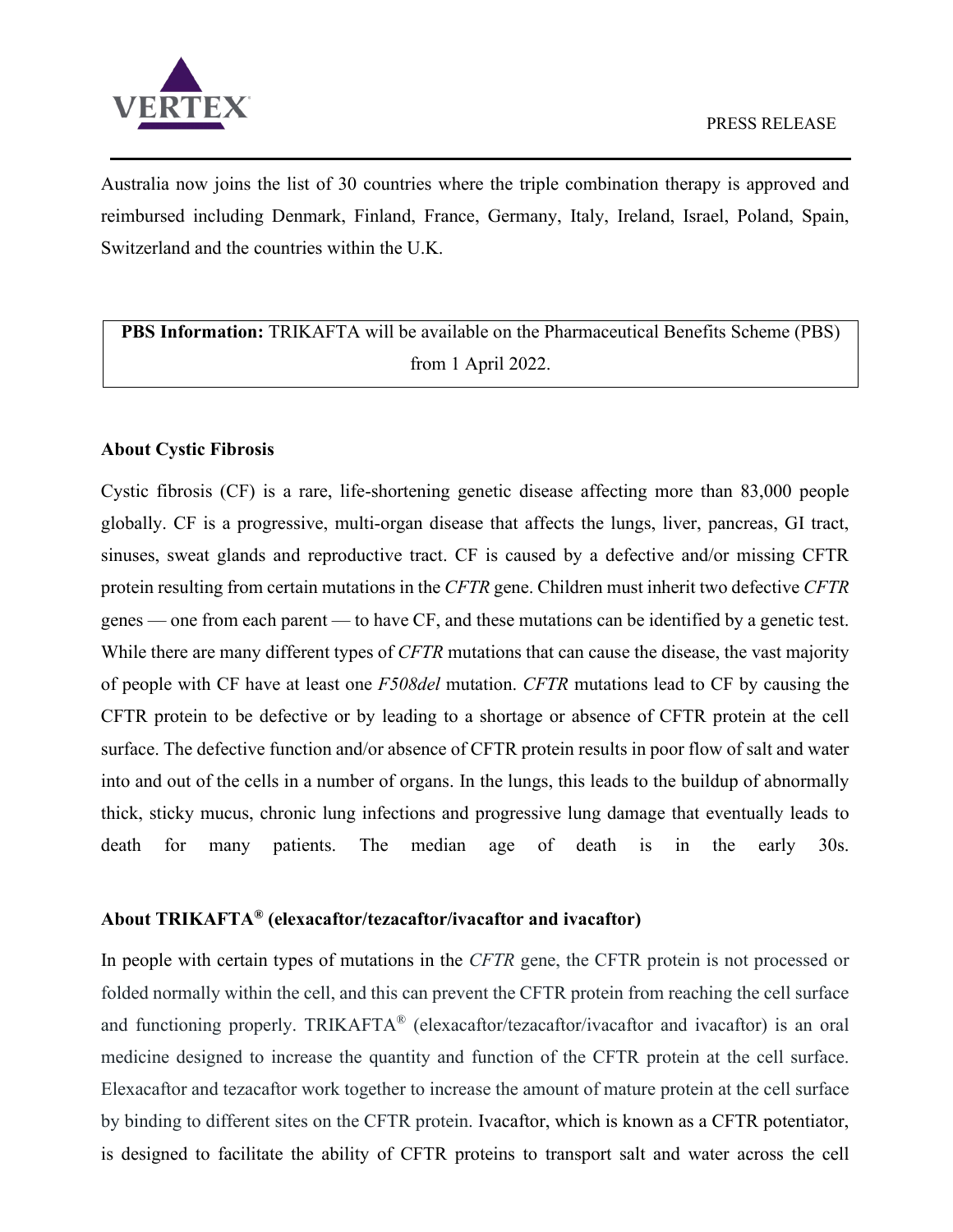

membrane. The combined actions of elexacaftor, tezacaftor and ivacaftor help hydrate and clear mucus from the airways.

For complete product information, please see the Summary of Product Characteristics that can be found on [https://www.tga.gov.au/apm-summary/trikafta.](https://www.tga.gov.au/apm-summary/trikafta)

# **About Vertex**

Vertex is a global biotechnology company that invests in scientific innovation to create transformative medicines for people with serious diseases. The company has multiple approved medicines that treat the underlying cause of cystic fibrosis (CF) — a rare, life-threatening genetic disease — and has several ongoing clinical and research programs in CF. Beyond CF, Vertex has a robust pipeline of investigational small molecule, cell and genetic therapies in other serious diseases where it has deep insight into causal human biology, including sickle cell disease, beta thalassemia, APOL1-mediated kidney disease, pain, type 1 diabetes, alpha-1 antitrypsin deficiency and Duchenne muscular dystrophy.

Founded in 1989 in Cambridge, Mass., Vertex's global headquarters is now located in Boston's Innovation District and its international headquarters is in London. Additionally, the company has research and development sites and commercial offices in North America, Europe, Australia and Latin America. Vertex is consistently recognized as one of the industry's top places to work, including 12 consecutive years on Science magazine's Top Employers list and one of the 2021 Seramount (formerly Working Mother Media) 100 Best Companies. For company updates and to learn more about Vertex's history of innovation, visit <https://global.vrtx.com/> or follow us on Twitter and LinkedIn.

## **Special Note Regarding Forward-Looking Statements**

This press release contains forward-looking statements as defined in the Private Securities Litigation Reform Act of 1995, including, without limitation, statements made by Ludovic Fenaux, Senior Vice President, Vertex International, and Professor John Wilson AM, Head, Cystic Fibrosis Service, Alfred Health, in this press release and statements regarding the reimbursement of and access to TRIKAFTA<sup>®</sup> for certain patients, the estimated number of patients eligible for a CFTR modulator